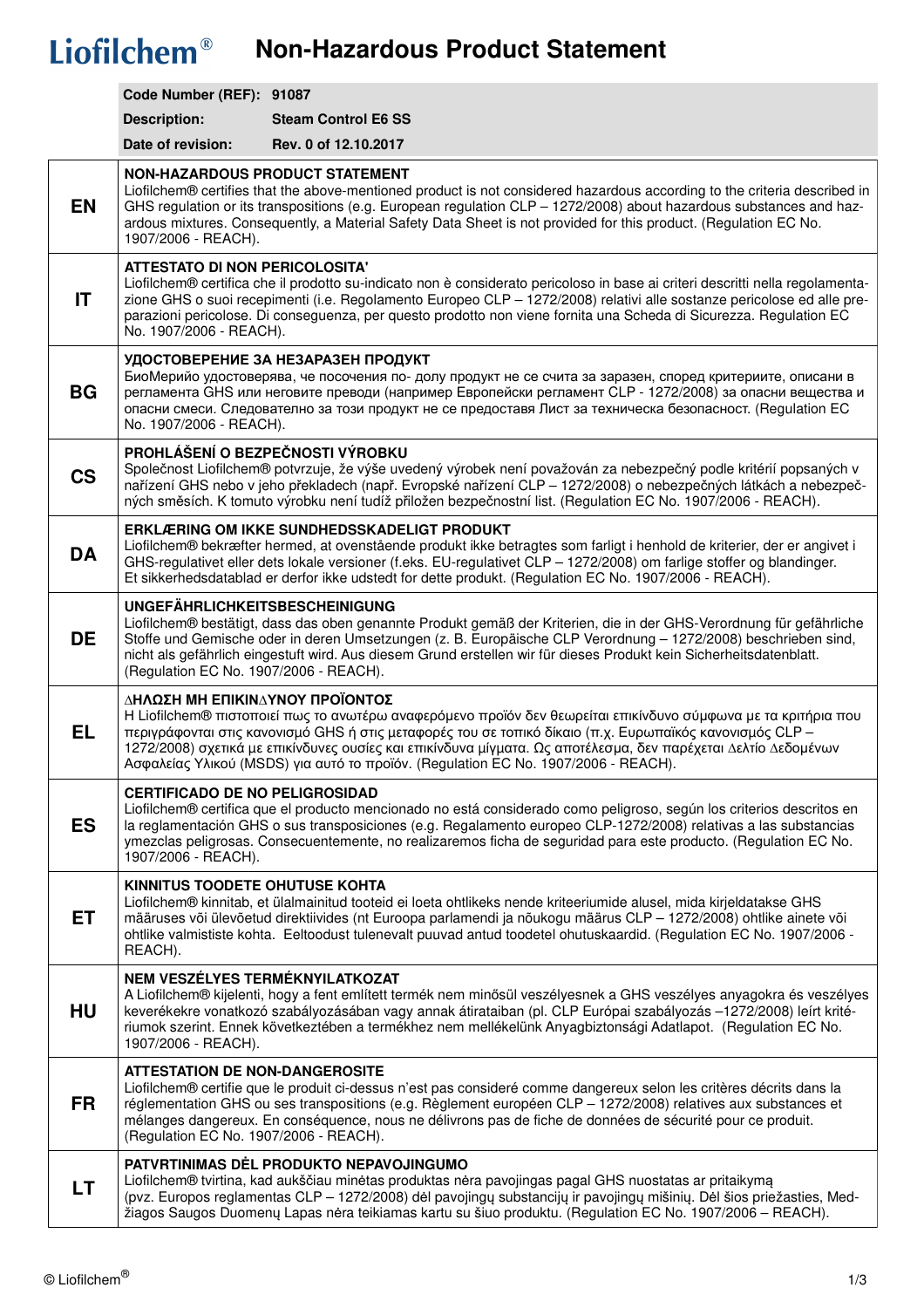## Liofilchem<sup>®</sup> Non-Hazardous Product Statement

|           | Code Number (REF): 91087                                                                                                                                                                                                                                                                                                                                                                                                                                                                                                                                                                                  |                                                                                                                                        |  |
|-----------|-----------------------------------------------------------------------------------------------------------------------------------------------------------------------------------------------------------------------------------------------------------------------------------------------------------------------------------------------------------------------------------------------------------------------------------------------------------------------------------------------------------------------------------------------------------------------------------------------------------|----------------------------------------------------------------------------------------------------------------------------------------|--|
|           | <b>Description:</b>                                                                                                                                                                                                                                                                                                                                                                                                                                                                                                                                                                                       | <b>Steam Control E6 SS</b>                                                                                                             |  |
|           | Date of revision:                                                                                                                                                                                                                                                                                                                                                                                                                                                                                                                                                                                         | Rev. 0 of 12.10.2017                                                                                                                   |  |
| <b>LV</b> | PAZINOJUMS PAR NE-BĪSTAMU PRODUKTU<br>Liofilchem® apliecina, ka iepriekš-minētais produkts netiek uzskatīts par bīstamu atbilstoši GHS normatīvu vai to<br>tulkojumu kritērijiem (piem., Eiropas normatīvais akts CLP - 1272/2008) par apdraudošām vielām un bīstamiem<br>maisījumiem. Līdz ar to, šim produktam netiek nodrošināta Materiāla Drošības Datu Lapa (Regulation EC No. 1907/2006<br>- REACH).                                                                                                                                                                                                |                                                                                                                                        |  |
| <b>NO</b> | <b>ERKLARING OM RISIKOFRITT PRODUKT</b><br>Liofilchem® bekrefter at det ovennevnte produktet ikke er betraktet som risikofylt ifølge kriteriene beskrevet i GHS-for-<br>skriftene eller dens tolkinger (f.eks. European regulation CLP - 1272/2008) om risikofylte substanser og risikofylte blan-<br>dinger. Følgelig, er et materialsikkerhetsdatablad ikke tilgjengelig for dette produktet. (Regulation EC No. 1907/2006 -<br>REACH).                                                                                                                                                                 |                                                                                                                                        |  |
| <b>PL</b> | OŚWIADCZENIE W SPRAWIE BIOLOGICZNEGO BEZPIECZEŃSTWA PRODUKTU<br>Firma Liofilchem® poświadcza, że wymieniony powyżej produkt nie jest uznawany za niebezpieczny zgodnie z<br>kryteriami określonymi w rozporządzeniu GHS lub jego tłumaczeniach (np. Europejskie Rozporządzenie CLP<br>1272/2008) dotyczących niebezpiecznych substancji i mieszanin. W związku z powyższym, nie jest dostarczana z tym<br>produktem Karta Bezpieczeństawa. (Regulation EC No. 1907/2006 - REACH).                                                                                                                         |                                                                                                                                        |  |
| <b>PT</b> | <b>CERTIFICADO DE PRODUTO NÃO PERIGOSO</b><br>A Liofilchem® certifica que o produto acima não é considerado perigoso em conformidade com os critérios descritos na<br>regulamentação GHS ou suas transposições (por exemplo, Regulamento Europeu CLP - 1272/2008) relativas às<br>substâncias e misturas perigosas. Em consequência, não é necessária ficha de segurança para este produto.<br>(Regulation EC No. 1907/2006 - REACH).                                                                                                                                                                     |                                                                                                                                        |  |
| <b>RO</b> | <b>DECLARATIE PRODUS NON-PERICULOS</b><br>Liofilchem® atesta faptul ca produsul mentionat mai sus nNu este considerat periculos în conformitate cu criteriile<br>descrise în regulamentele GHS sau transpuneri lor (de exemplu, Regulamentul CLP European - 1272/2008) referitoare<br>la substante și amestecuri periculoase. Astfel, nu se furnizeaza Fisa Datelor de Securitate pentru acest produs. (Regula-<br>tion EC No. 1907/2006 - REACH).                                                                                                                                                        |                                                                                                                                        |  |
| <b>RU</b> | УДОСТОВЕРЕНИЕ БЕЗОПАСНОСТИ ПРОДУКТА<br>Koмпания Liofilchem® удостоверяет, что данный продукт не является опасным, в соответствии с критериями,<br>описанными в Согласованной на глобальном уровне системе классификации и маркировки химических веществ<br>(GHS) или в ее локальных вариантах (например, European regulation CLP -1272/2008 (Европейское егулирование<br>Классификации, Маркировки, Упаковки)), в отношении опасных веществ и опасных смесей. В соответствии с<br>этим, для данного продукта не требуется предоставлять сертификат безопасности. Regulation EC No. 1907/2006 -<br>REACH). |                                                                                                                                        |  |
| <b>SK</b> | PREHLÁSENIE O BEZPEČNOSTI VÝROBKU<br>Liofilchem® potvrdzuje, že vyššie uvedený výrobok sa nepovažuje za nebezpečný podľa kritérií uvedených v nariadení<br>GHS alebo jeho prekladoch (napr. nariadenie Európskeho parlamentu a Rady CLP č.1272/2008) o nebezpečných látka-<br>ch a nebezpečných zmesiach. Z tohto dôvodu lístok s údajmi o bezpečnosti materiálu nie je k výrobku poskytnutý. (Re-<br>gulation EC No. 1907/2006 - REACH).                                                                                                                                                                 |                                                                                                                                        |  |
| <b>SV</b> | PÅSTÅENDE OM EJ HÄLSO-/MILJÖFARLIG PRODUKT<br>Liofilchem® intygar att ovanstående produkt inte anses vara hälsofarlig enligt kriterier beskrivna i GHS (Globalt<br>Harmoniserat System) eller dess anpassningar (t. ex. den Europeiska Unionens anpassning av GHS - CLP -1272/2008)<br>som handlar om farliga ämnen och farliga blandningar. Följaktigen förses inte den här produkten med ett<br>säkerhetsdatablad. (Regulation EC No. 1907/2006 - REACH).                                                                                                                                               |                                                                                                                                        |  |
| <b>TH</b> | ี เอกสารผลิตภัณฑ์ที่ไม่อันตราย <b>ี</b><br>้ใบรับรองผลิตภัณฑ์ขอ Liofilchem® รับรองว่าผลิตภัณฑ์ดังกล่าวข้างต้นไม่เป็นอันตราย ตามหลักเกณฑ์ที่อธิบายไว้ใน GHS<br>regulation หรือหลักเกณฑ์อื่นที่เทียบเคียงกัน<br>ได้ (เช่น European regulation CLP-1272/2008) ที่เกี่ยวกับสารอันตรายหรือสารผสมอันตราย นอกจากนี่'ผลิตภัณฑ์ดัง<br>ึกล่าวไม่อยู่ในขอบข่ายที<br>จำเป็นต้องมี Safety Data Sheet (SDS) ดังนั'น SDS ของผลิตภั                                                                                                                                                                                       |                                                                                                                                        |  |
| <b>TR</b> | TEHLİKESİZ ÜRÜN BEYANNAMESİ<br>Liofilchem® yukarıda belirtilen ürünün, tehlikeli ürünler ve karışımlara ilişkin GHS yönetmeliğinde veya tercümesinde<br>belirtilen kriterlere göre (örn. European regulation CLP - 1272/2008) tehlikeli olmadığını beyan eder.<br>Bu nedenle, bu ürün için Materyal Güvenlik Veri Belgesi sağlanmamaktadır (Regulation EC No. 1907/2006 - REACH).                                                                                                                                                                                                                         |                                                                                                                                        |  |
| <b>ZH</b> | 非危险物品声明                                                                                                                                                                                                                                                                                                                                                                                                                                                                                                                                                                                                   | Liofilchem® 保证以上产品符合通用 GHS (全球化学品统一分类和标签制度) 标准 (例如: 欧洲 CLP-1272/2008 标准),<br>均为非有害物质或有害化合物。然而,由于以上产品暂无 SDS(安全数据)文件,因此暂不符合需要 SDS 文件的标准。 |  |